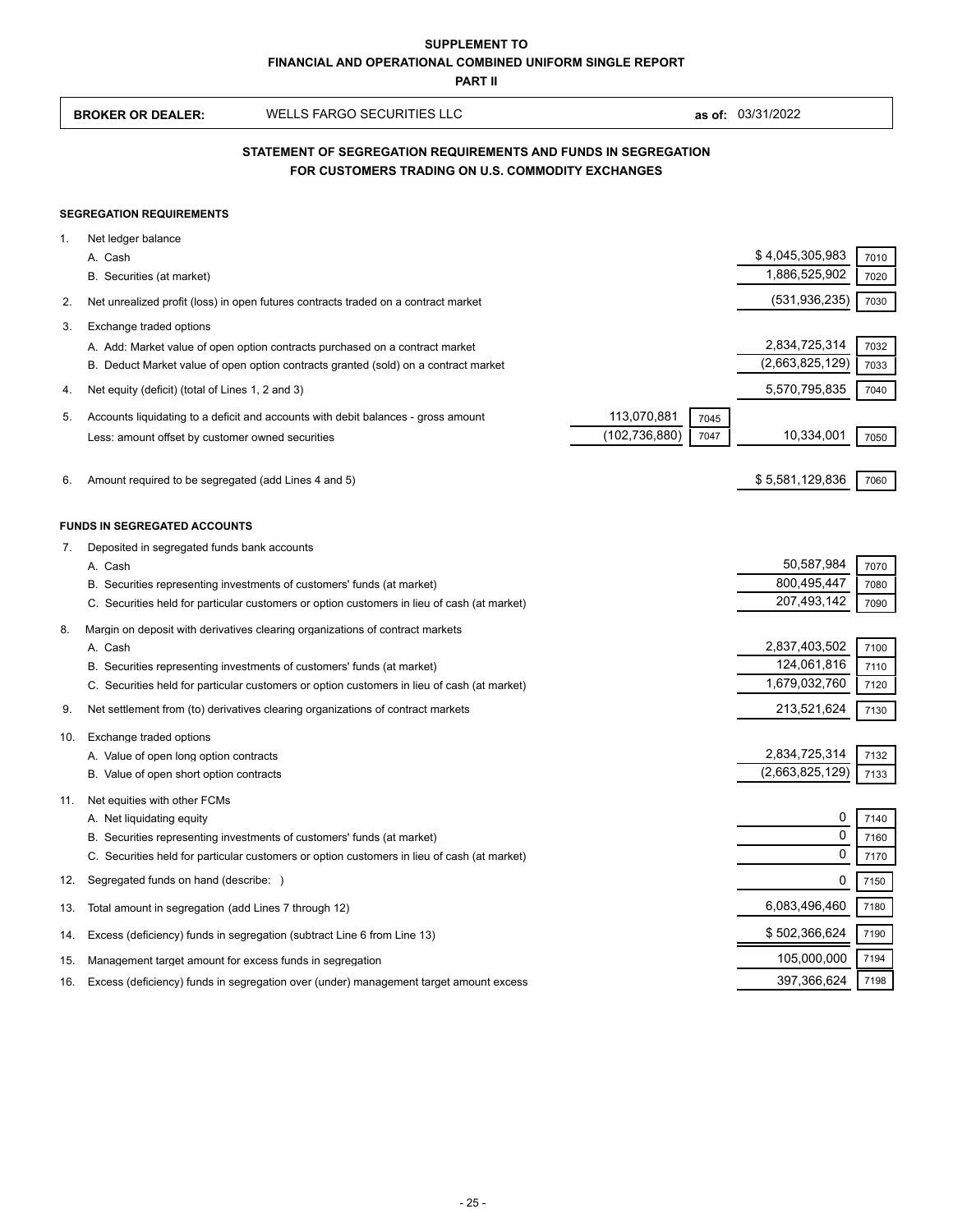**PART II**

|          | <b>BROKER OR DEALER:</b>                                                                                                   | <b>WELLS FARGO SECURITIES LLC</b>                                                                                                                                                                                                                                                                                                                             |                                  |              | as of: 03/31/2022                                    |                              |  |
|----------|----------------------------------------------------------------------------------------------------------------------------|---------------------------------------------------------------------------------------------------------------------------------------------------------------------------------------------------------------------------------------------------------------------------------------------------------------------------------------------------------------|----------------------------------|--------------|------------------------------------------------------|------------------------------|--|
|          | STATEMENT OF CLEARED SWAPS SEGREGATION REQUIREMENTS AND<br>FUNDS IN CLEARED SWAPS CUSTOMER ACCOUNTS UNDER 4D(F) OF THE CEA |                                                                                                                                                                                                                                                                                                                                                               |                                  |              |                                                      |                              |  |
|          | <b>Cleared Swaps Customer Requirements</b>                                                                                 |                                                                                                                                                                                                                                                                                                                                                               |                                  |              |                                                      |                              |  |
| 1.       | Net ledger balance<br>A. Cash<br>B. Securities (at market)                                                                 |                                                                                                                                                                                                                                                                                                                                                               |                                  |              | \$1,593,411,333<br>9,298,631,067                     | 8500<br>8510                 |  |
| 2.       | Net unrealized profit (loss) in open cleared swaps                                                                         |                                                                                                                                                                                                                                                                                                                                                               |                                  |              | 3,041,763,922                                        | 8520                         |  |
| 3.       | Cleared swaps options                                                                                                      | A. Market value of open cleared swaps option contracts purchased<br>B. Market value of open cleared swaps option contracts granted (sold)                                                                                                                                                                                                                     |                                  |              | 0<br>$\Omega$                                        | 8530<br>8540                 |  |
| 4.       | Net equity (deficit) (add lines 1, 2 and 3)                                                                                |                                                                                                                                                                                                                                                                                                                                                               |                                  |              | 13,933,806,322                                       | 8550                         |  |
| 5.       | - gross amount<br>Less: amount offset by customer owned securities                                                         | Accounts liquidating to a deficit and accounts with debit balances                                                                                                                                                                                                                                                                                            | \$267,148,429<br>(267, 148, 429) | 8560<br>8570 | 0                                                    | 8580                         |  |
| 6.       |                                                                                                                            | Amount required to be segregated for cleared swaps customers (add lines 4 and 5)                                                                                                                                                                                                                                                                              |                                  |              | 13,933,806,322                                       | 8590                         |  |
| 7.<br>8. | <b>Funds in Cleared Swaps Customer Segregated Accounts</b><br>A. Cash<br>A. Cash                                           | Deposited in cleared swaps customer segregated accounts at banks<br>B. Securities representing investments of cleared swaps customers' funds (at market)<br>C. Securities held for particular cleared swaps customers in lieu of cash (at market)<br>Margins on deposit with derivatives clearing organizations in cleared swaps customer segregated accounts |                                  |              | \$273,980,396<br>0<br>1,443,551,836<br>4,353,264,428 | 8600<br>8610<br>8620<br>8630 |  |
|          |                                                                                                                            | B. Securities representing investments of cleared swaps customers' funds (at market)<br>C. Securities held for particular cleared swaps customers in lieu of cash (at market)                                                                                                                                                                                 |                                  |              | 900,832,200<br>7,855,079,231                         | 8640<br>8650                 |  |
| 9.       | Net settlement from (to) derivatives clearing organizations                                                                |                                                                                                                                                                                                                                                                                                                                                               |                                  |              | (92, 930, 509)                                       | 8660                         |  |
| 10.      | Cleared swaps options<br>A. Value of open cleared swaps long option contracts                                              |                                                                                                                                                                                                                                                                                                                                                               |                                  |              | 0                                                    | 8670                         |  |
|          | B. Value of open cleared swaps short option contracts                                                                      |                                                                                                                                                                                                                                                                                                                                                               |                                  |              | 0                                                    | 8680                         |  |
| 11.      | Net equities with other FCMs<br>A. Net liquidating equity                                                                  | B. Securities representing investments of cleared swaps customers' funds (at market)<br>C. Securities held for particular cleared swaps customers in lieu of cash (at market)                                                                                                                                                                                 |                                  |              | 0<br>0<br>0                                          | 8690<br>8700<br>8710         |  |
| 12.      | Cleared swaps customer funds on hand (describe: )                                                                          |                                                                                                                                                                                                                                                                                                                                                               |                                  |              | 0                                                    | 8715                         |  |
| 13.      |                                                                                                                            | Total amount in cleared swaps customer segregation (add lines 7 through 12)                                                                                                                                                                                                                                                                                   |                                  |              | 14,733,777,582                                       | 8720                         |  |
| 14.      |                                                                                                                            | Excess (deficiency) funds in cleared swaps customer segregation (subtract line 6 from line 13)                                                                                                                                                                                                                                                                |                                  |              | \$799,971,260                                        | 8730                         |  |
| 15.      |                                                                                                                            | Management target Amount for Excess funds in cleared swaps segregated accounts                                                                                                                                                                                                                                                                                |                                  |              | \$355,000,000                                        | 8760                         |  |
| 16.      |                                                                                                                            | Excess (deficiency) funds in cleared swaps customer segregated accounts over (under) management target excess                                                                                                                                                                                                                                                 |                                  |              | \$444,971,260                                        | 8770                         |  |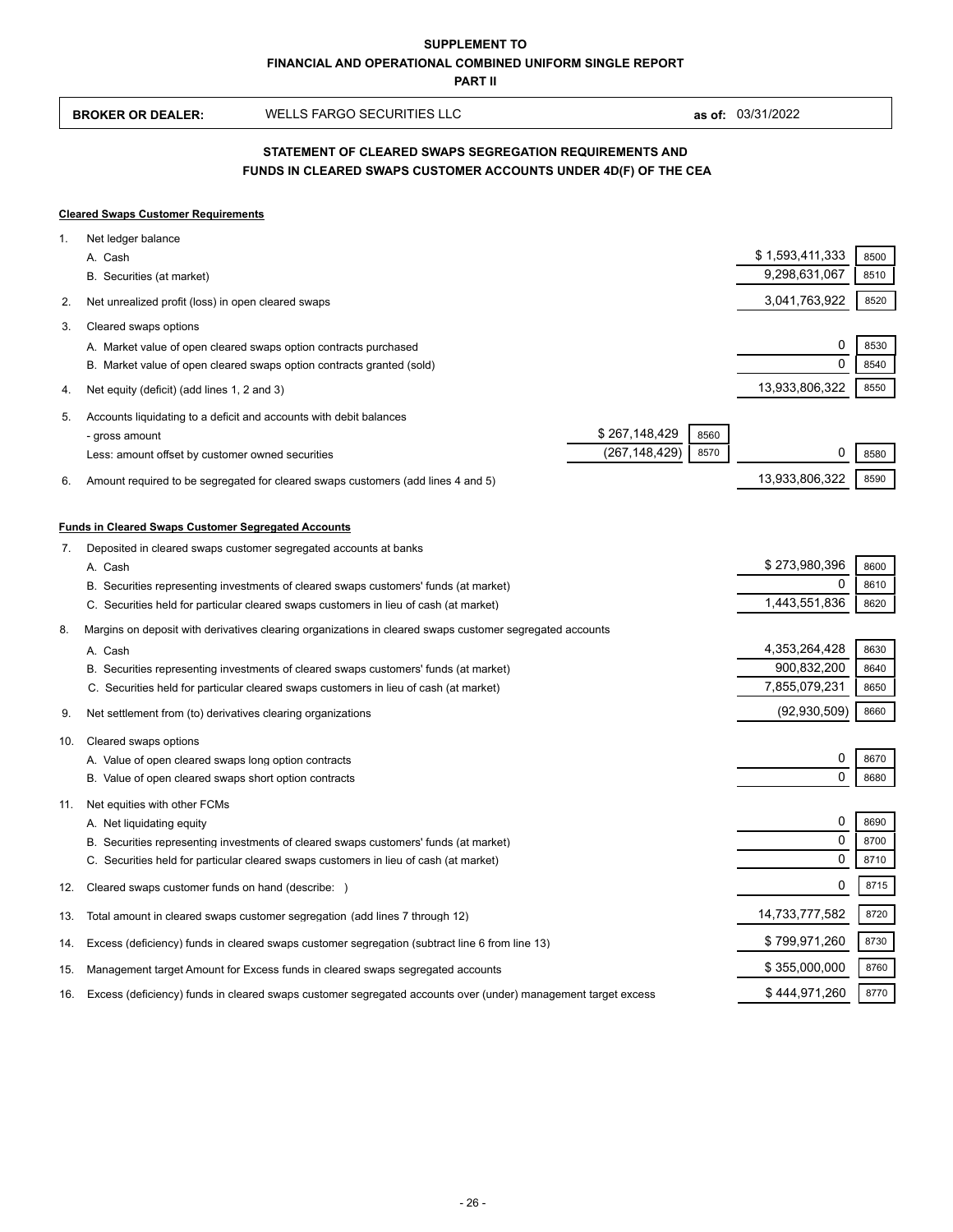**SUPPLEMENT TO**

**FINANCIAL AND OPERATIONAL COMBINED UNIFORM SINGLE REPORT**

**PART II**

|                | <b>BROKER OR DEALER:</b>                            | <b>WELLS FARGO SECURITIES LLC</b>                                                                  |                |      | as of: 03/31/2022 |      |
|----------------|-----------------------------------------------------|----------------------------------------------------------------------------------------------------|----------------|------|-------------------|------|
|                |                                                     | STATEMENT OF SEGREGATION REQUIREMENTS AND FUNDS IN SEGREGATION                                     |                |      |                   |      |
|                |                                                     | <b>FOR CUSTOMERS' DEALER OPTIONS ACCOUNTS</b>                                                      |                |      |                   |      |
| $\mathbf{1}$ . |                                                     | Amount required to be segregated in accordance with 17 CFR 32.6                                    |                |      | \$0               | 7200 |
| 2.             | Funds/property in segregated accounts               |                                                                                                    |                |      |                   |      |
|                | A. Cash                                             |                                                                                                    | \$0            | 7210 |                   |      |
|                | B. Securities (at market value)                     |                                                                                                    | $\Omega$       | 7220 |                   |      |
|                | C. Total funds/property in segregated accounts      |                                                                                                    |                |      | 0                 | 7230 |
| 3.             |                                                     | Excess (deficiency) funds in segregation (subtract Line 2C from Line 1)                            |                |      | \$0               | 7240 |
|                |                                                     | <b>SUPPLEMENT TO</b>                                                                               |                |      |                   |      |
|                |                                                     | <b>FINANCIAL AND OPERATIONAL COMBINED UNIFORM SINGLE REPORT</b>                                    |                |      |                   |      |
|                |                                                     | <b>PART II</b>                                                                                     |                |      |                   |      |
|                | <b>BROKER OR DEALER:</b>                            | <b>WELLS FARGO SECURITIES LLC</b>                                                                  |                |      | as of: 03/31/2022 |      |
|                |                                                     | STATEMENT OF SECURED AMOUNTS AND FUNDS HELD IN SEPARATE ACCOUNTS                                   |                |      |                   |      |
|                |                                                     | <b>PURSUANT TO COMMISSION REGULATION 30.7</b>                                                      |                |      |                   |      |
|                |                                                     |                                                                                                    |                |      |                   |      |
|                | FOREIGN FUTURES AND FOREIGN OPTIONS SECURED AMOUNTS |                                                                                                    |                |      |                   |      |
|                |                                                     | Amount required to be set aside pursuant to law, rule or regulation                                |                |      |                   |      |
|                |                                                     | of a foreign government or a rule of a self-regulatory organization                                |                |      |                   |      |
|                | authorized thereunder                               |                                                                                                    |                |      | \$0               | 7305 |
| 1.             |                                                     | Net ledger balance - Foreign futures and foreign options trading - All customers                   |                |      |                   |      |
|                | A. Cash                                             |                                                                                                    |                |      | \$593,308,045     | 7315 |
|                | B. Securities (at market)                           |                                                                                                    |                |      | \$327,085,378     | 7317 |
| 2.             |                                                     | Net unrealized profit (loss) in open futures contracts traded on a foreign board of trade          |                |      | \$(124, 179, 186) | 7325 |
| 3.             | Exchange traded options                             |                                                                                                    |                |      |                   |      |
|                |                                                     | A. Market value of open option contracts purchased on a foreign board of trade                     |                |      | \$20              | 7335 |
|                |                                                     | B. Market value of open option contracts granted (sold) on a foreign board of trade                |                |      | \$0               | 7337 |
| 4.             | Net equity (deficit) (add Lines 1, 2, and 3)        |                                                                                                    |                |      | \$796,214,257     | 7345 |
| 5.             | Accounts liquidating to a deficit and accounts with |                                                                                                    |                |      |                   |      |
|                | debit balances - gross amount                       |                                                                                                    | \$45,718,087   | 7351 |                   |      |
|                | Less: Amount offset by customer owned securities    |                                                                                                    | \$(45,715,132) | 7352 | \$2,955           | 7354 |
| 6.             |                                                     | Amount required to be set aside as the secured amount - Net liquidating equity method (add Lines 4 |                |      | \$796,217,212     | 7355 |
|                | and $5)$                                            |                                                                                                    |                |      |                   |      |
| 7.             |                                                     | Greater of amount required to be set aside pursuant to foreign jurisdiction (above) or Line 6.     |                |      | \$796,217,212     | 7360 |